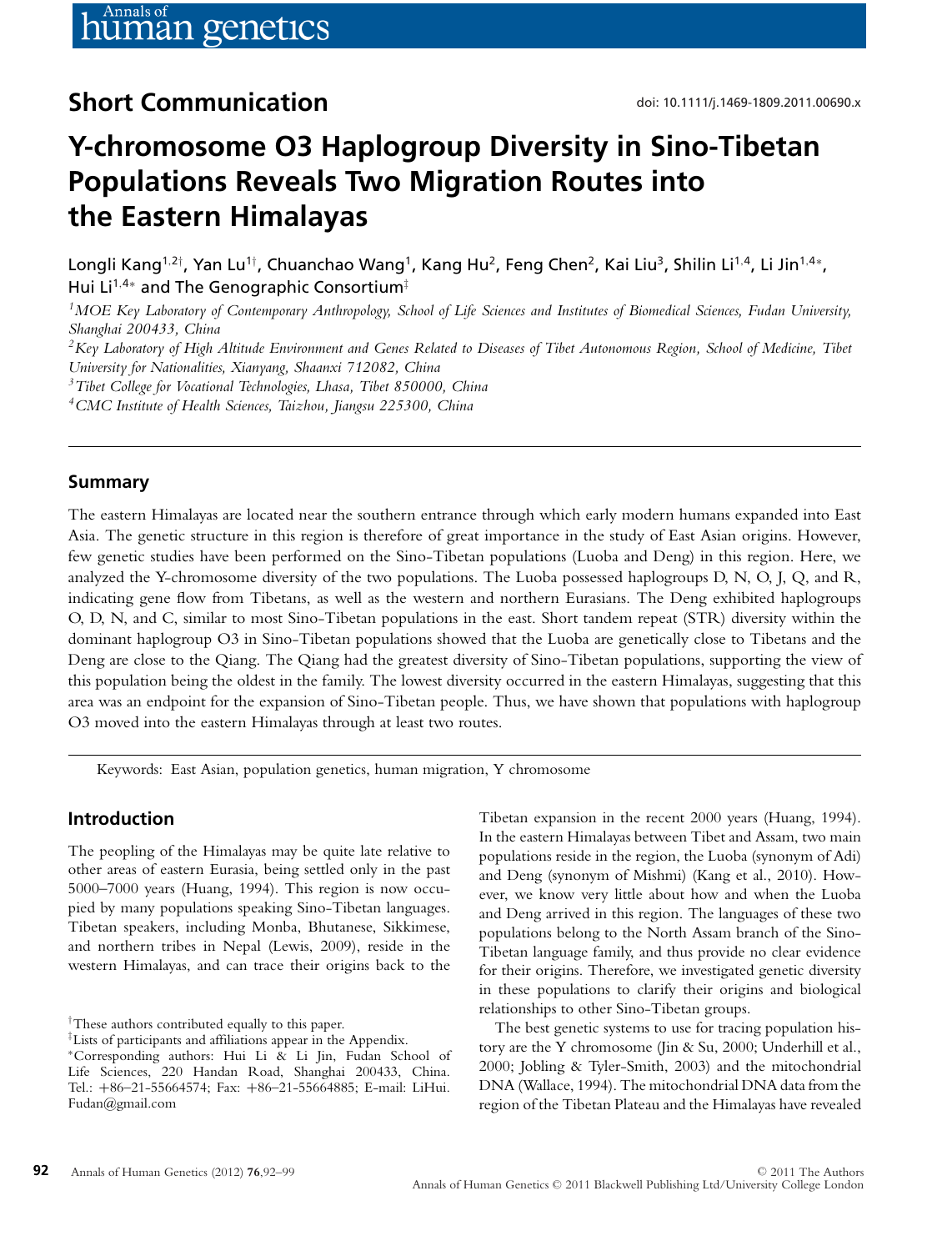that there have been multiple population expansions into the plateau (Fornarino et al. 2009; Qin et al., 2010), although these data have provided limited information about the migration routes into the Himalayas. Therefore, we attempted to elucidate the population origins of the Luoba and Deng by studying their Y-chromosome diversity, since the Y chromosome has diversified into dozens of haplogroups among the world populations (Y-Chromosome-Consortium, 2002).

Among these paternal lineages, haplogroup O3 is the dominant haplogroup in Sino-Tibetan populations (Shi et al., 2005), and therefore, is the most useful paternal lineage for studying the expansion history of Sino-Tibetan populations. In this paper, we investigated Y-chromosome variation in the Luoba and Deng people, and analyzed the phylogeography of haplogroup O3, to explore the migration routes of Sino-Tibetan people into the eastern Himalayas. Our data suggest at least two migration routes from North China into this region.

## **Materials and Methods**

#### **Population Samples**

The saliva samples collected and analyzed in this study include 90 Deng from Zayü County of Nyingtri Prefecture, and 130 Luoba from Mainling County of Nyingtri Prefecture. All individuals gave their informed contents before their participation in the study. This study was approved by the Ethics Committee of Fudan University, School of Life Sciences.

To obtain a more comprehensive picture of the genetic affiliation of the Himalayan populations to groups from East Asia, Y-chromosome data from 75 populations were compiled from the literature (Shi et al., 2005; Gayden et al., 2007; Gan et al., 2008; Shi & Su, 2009) (Table S1). The comparative groups included populations speaking Sino-Tibetan, Altaic, Tai-Kadai, Hmong-Mien, Austro-Asiatic, and Indo-European languages. Unpublished data from North Assam provided by the Genographic Consortium South Asian Regional Center were also included in the analyses, although the original data were omitted.

#### **Y-Chromosome Genotyping**

The samples were typed through seven panels of 75 single nucleotide polymorphisms (SNPs), as listed in the latest Ychromosome phylogenetic tree (Karafet et al., 2008). The panels were organized as follows: Panel 1 (within Haplogroup O), M175, M119, P203, M110, M268, P31, M95, M176, M122, M324, M121, P201, M7, M134, M117, 002611, P164, L127 (rs17269396), KL1 (rs17276338); Panel 2 (non-Haplogroup O), M130, P256, M1, M231, M168, M174, M45, M89, M272, M258, M242, M207, M9, M96, P125, M304, M201, M306; Panel 3 (Haplogroup C), M217; Panel 4 (Haplogroup D), P47, N1, P99, M15, M125, M55, M64.1, M116.1, M151, N2, 022457; Panel 5 (Haplogroup N), M214, LLY22g, M128, M46/Tat, P63, P119, P105, P43,M178; Panel 6 (Haplogroup R), M306, M173, M124, M420, SRY10831.2, M17, M64.2, M198, M343, V88, M458, M73, M434, P312, M269, U106/M405; Panel 7 (Haplogroup Q), P36.2.

These binary markers were hierarchically genotyped with a SNaPshot<sup>®</sup> Multiplex Kit (Applied Biosystems, Foster City, CA) and fluorescent allele-specific PCR (Lehmann & Romano, 2005). PCR products (fragments) were read on a 3730xl Genetic Analyzer (Applied Biosystems).

In addition, 14 short tandem repeat (STR) polymorphisms (STRs: DYS19, DYS385a, DYS385b, DYS388, DYS389I, DYS389II, DYS390, DYS391, DYS392, DYS393, DYS426, DYS437, DYS438, DYS439) were typed using fluorescently labeled primers for PCR amplification. The allelic data were read on a 3100 Genetic Analyzer (Applied Biosystems).

All samples were successfully typed for SNPs, but 29 Luoba and 21 Deng samples were not successfully typed for STRs. Therefore, our STR analyses were based on the rest of the 61 Luoba and the 109 Deng samples.

#### **Statistical Analyses**

Haplogroups were assigned to each sample according to the SNP haplotyping following the most updated Y-chromosome nomenclature (Karafet et al., 2008). The haplogroup diversity (H) is calculated as:

$$
H = \frac{N}{N-1} \left( 1 - \sum_{i} x_i^2 \right)
$$

where  $x_i$  is the (relative) haplogroup frequency of each haplogroup in the sample and *N* is the sample size (Nei & Tajima, 1981).  $F_{st}$  values (Nei & Kumar, 2000) for populations were estimated for each subhaplogroup (namely, O3-M134 and O3-M117) of haplogroup O3 based on STR diversities, using SPSS 15.0 software (SPSS, Chicago, USA). Multidimensional scaling plots were constructed using  $F_{st}$  values and SPSS. The phylogenetic relationships among STR haplotypes were determined by constructing networks with Network 4.6 software (Polzin & Daneschmand, 2003), and ages of the clades were also estimated in the networks using an evolutionary mutation rate of 0.00069 (Zhivotovsky et al., 2004). The average haplotype diversity within each population was estimated from STR data using ARLEQUIN 3.0 software (Excoffier et al., 2005) and plotted onto a geographic map using Surfer 7.0 (Golden Software, Inc., Golden, CO, USA).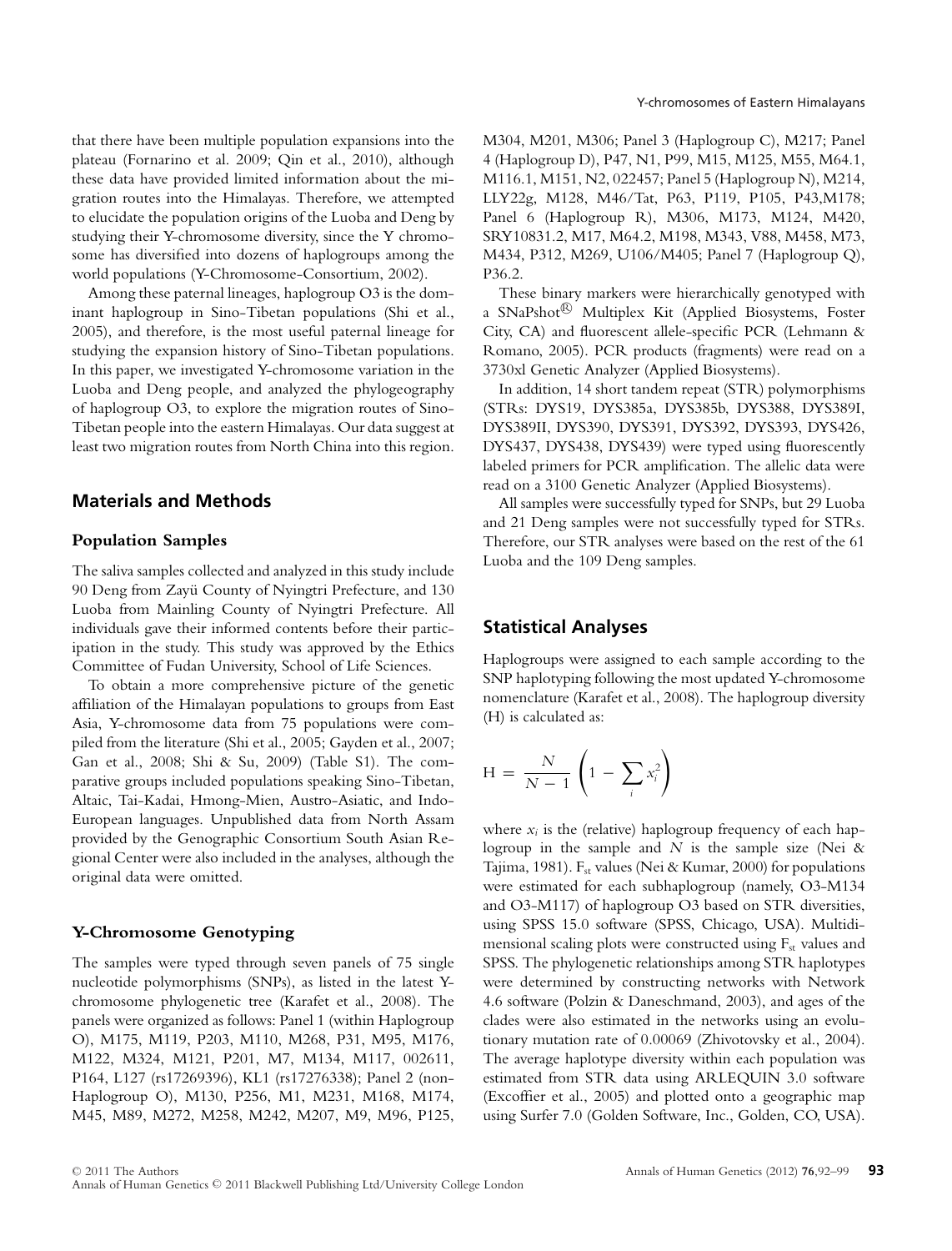Population C3 D\* D1 D3 J N1\* O\* O3\* O3a3c\* O3a3c1\* Q R\* R1\* R1a1 diversity M217 M174 M15 P99 M304 LLY22g M175 M122 M134 M117 M242 M207 M173 M17 Luoba 1.54 3.08 16.15 0.77 34.62 1.54 0.77 2.31 30.77 0.77 2.31 1.54 3.85 0.7608 Deng 1.11 1.11 1.11 1.11 1.11 31.11 63.33 0.5072

Table 1 Y-SNP haplogroup frequencies (%) of the eastern Himalayans.

Analyses of the molecular variations (AMOVA) were also done using ARLEQUIN 3.0 software.

Genetic components of each individual were estimated by STRUCTURE 2.2 (Pritchard et al., 2000) based on STR data. If the data consisted of STR data of multiple Y-chromosome SNP haplogroups, then the estimated structure would presumably reflect something about the Ychromosome SNP tree and not population structure per se. Therefore, we did STRUCTURE analyses on the STR data of O3-M117 and O3-M134 separately.

In these analyses, reference populations were classified into seven groups: Northwestern Tibeto-Burman (Tibetan), Northeastern Tibeto-Burman (Qiang), Southwestern Tibeto-Burman (northeastern India), Southeastern Tibeto-Burman (South China and Indo-China), Han Chinese, Northern Asian (Altaic), and Southeast Asian (Hmong-Mien, Tai-Kadai, and Austro-Asiatic). The resemblances of any of these groups to the Deng or Luoba were then examined with the methods mentioned above.

## **Results**

#### **SNP Haplogroups**

The pattern of Y-chromosome haplogroup diversity in a population can often provide a clear overview of its origin. The two Himalayan populations, Luoba and Deng, exhibited quite different patterns of Y-chromosome variation (Table 1). In the Deng, O3 was the dominant haplogroup and C, D, and N appeared as minor lineages. This pattern was similar to that seen in many other Sino-Tibetan populations (Shi et al., 2008). However, the Luoba showed a more complicated pattern, having high frequencies of not only O but also N and D, and also low frequencies of J, R, and Q. High frequencies of O and D are commonly seen in Tibetans (Qian et al., 2000). However, haplogroup N does not typically occur at high frequency in East Asians but is observed in Uralic populations from northern Europe (Rootsi et al. 2007). The Luoba has a haplogroup diversity of more than three times than that of the Deng. Low diversity mostly indicates a bottleneck effect. However, here two populations might both have gone through bottlenecks, while later population admixtures might have raised the diversity of Luoba. Therefore, based on the SNP haplogroup patterns, the Luoba had more complicated origins than the Deng, and were genetically closer to Tibetans, whereas the Deng appeared very similar to other Sino-Tibetan populations from South China.

Haplogroup

Because haplogroup D might have been present in Tibetan populations prior to the Last Glacial Age (Shi et al., 2008), it may not be directly linked to the history of Sino-Tibetan expansions. Conversely, haplogroup O3 is quite relevant for the genetic history study of the Sino-Tibetan populations because of its ubiquity in groups speaking these languages. Thus, the subsequent analyses in this paper focus mostly on the STR diversity within this haplogroup.

#### **Cluster Analyses**

To assess the relationships among the haplogroup O3 Ychromosomes from different populations and explore the origin of O3 in the Himalayas, we performed multiple clustering analyses with the STR haplotypes from haplogroups O3-M117 and O3-M134, two of the major subbranches of O3 (Table S2). In our reference populations, haplogroup O3- M117 was more widely distributed among the populations than O3-M134, thus, more populations were included in the analyses for haplogroup O3-M117.

The multidimensional scaling plot of  $F_{ST}$  estimates for O3-M117 (Fig. 1A) distinguished the Tibetan populations (upper left side) from the Qiang populations (lower right side). The Luoba populations were positioned much closer to Tibetans, while the Deng populations showed similarities to the Qiang.

For the other reference samples, the distribution was more discrete but clusters were still observed. The southwestern Tibeto-Burman populations from India were similar to the Luoba and close to Tibetans, while the southeastern Tibeto-Burman populations from China were close to the Qiang and Deng. In the MDS plot of  $F_{ST}$  estimates for O3-M134 Y chromosomes (Fig.1A), similar patterns were found, with the Deng being close to the Qiang and the Luoba being close to Tibetans.

Results of AMOVA between the Deng or Luoba and each of the other population groups are displayed in Fig. 1B. In both O3-M117 and O3-M134 haplogroups, the differences between the Deng and the Luoba were pronounced. AMOVA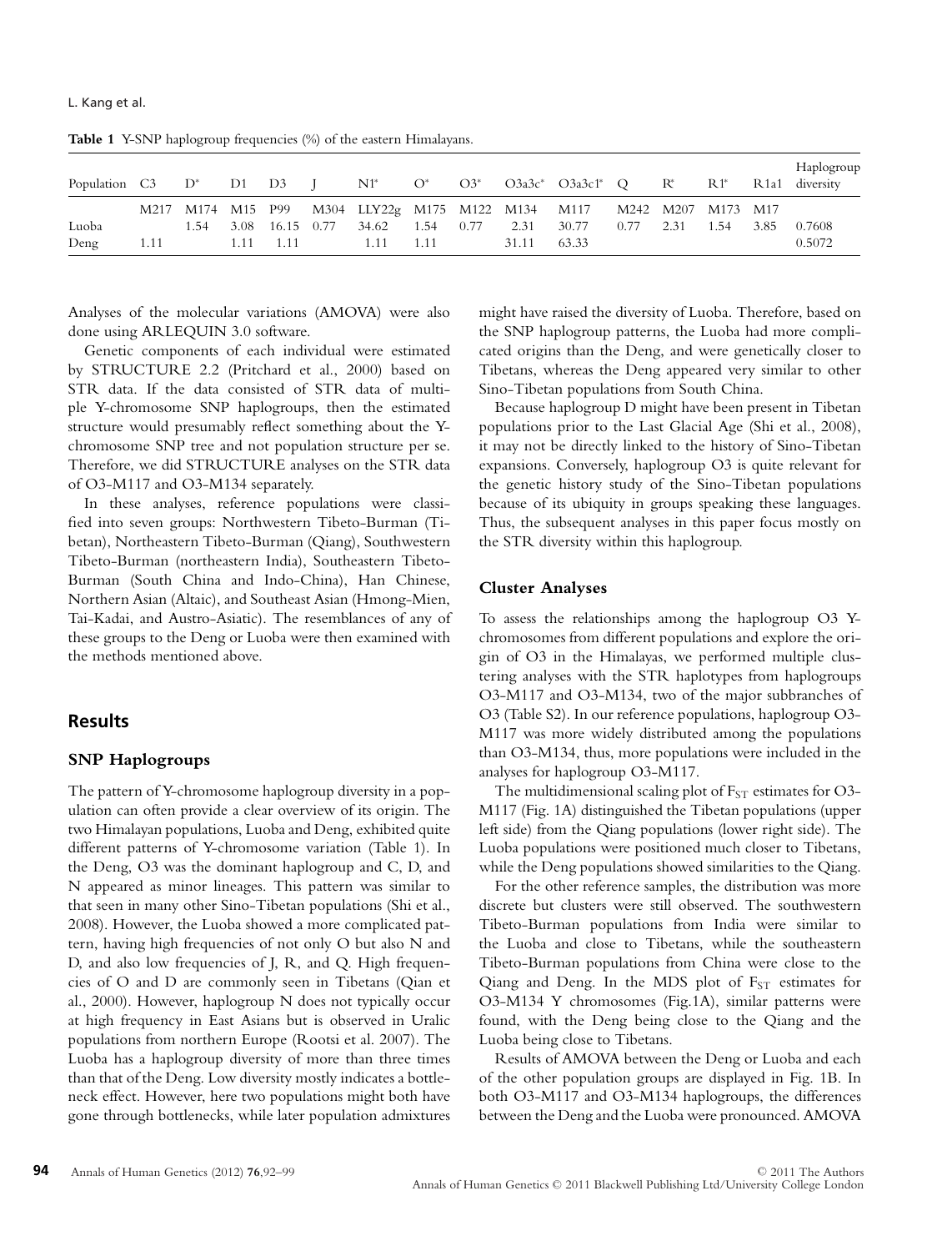

**Figure 1** Clustering analyses based on the STR data of Y haplogroup O3. (A) Multidimensional plots for the Sino-Tibetan populations. (B) Pairwise AMOVA between the Deng or Luoba and other population groups. Variance components are displayed as a histogram. Significance levels: <sup>∗</sup>*P* < 0.05; ∗∗*P* < 0.01; ∗∗∗*P* < 0.00001.

also grouped the Deng to Qiang and Han, and the Luoba to Tibetans and Southwestern Tibeto-Burman.

We also performed network analyses for the two haplogroups (Fig. S1). However, the networks have low resolution in distinguishing the populations from each other. We also noted that most of the Deng O3-M134 haplotypes were shared with those of the Han Chinese, and the Luoba O3- M117 haplotypes were shared with those of the Tibetans. The time was also estimated in the networks. The haplotype data of the Luoba were too discrete for time estimate, while some Deng haplotypes concentrated in several clades provided opportunity for estimate. Two clades were  $2113 \pm 798$  (Clade 1) and  $2052 \pm 1122$  (Clade 2) years old, respectively, agreeing with the results of the history studies (Huang, 1994).

The STRUCTURE software can extract some genetic components out of a set of population data, and estimate the frequency of each component for each individual sample. When we set eight components for the East Asian samples of O3-M117, the genetic structures of Luoba and Deng were distinctly different (Fig. S2). The total samples were roughly divided into two groups. Luoba was very similar to the Tibetans and the southwestern Tibeto-Burman populations, while Deng was similar to the Qiang, Han Chinese, and the Southeast Asians. In the structure of O3-M134 (Fig. S3),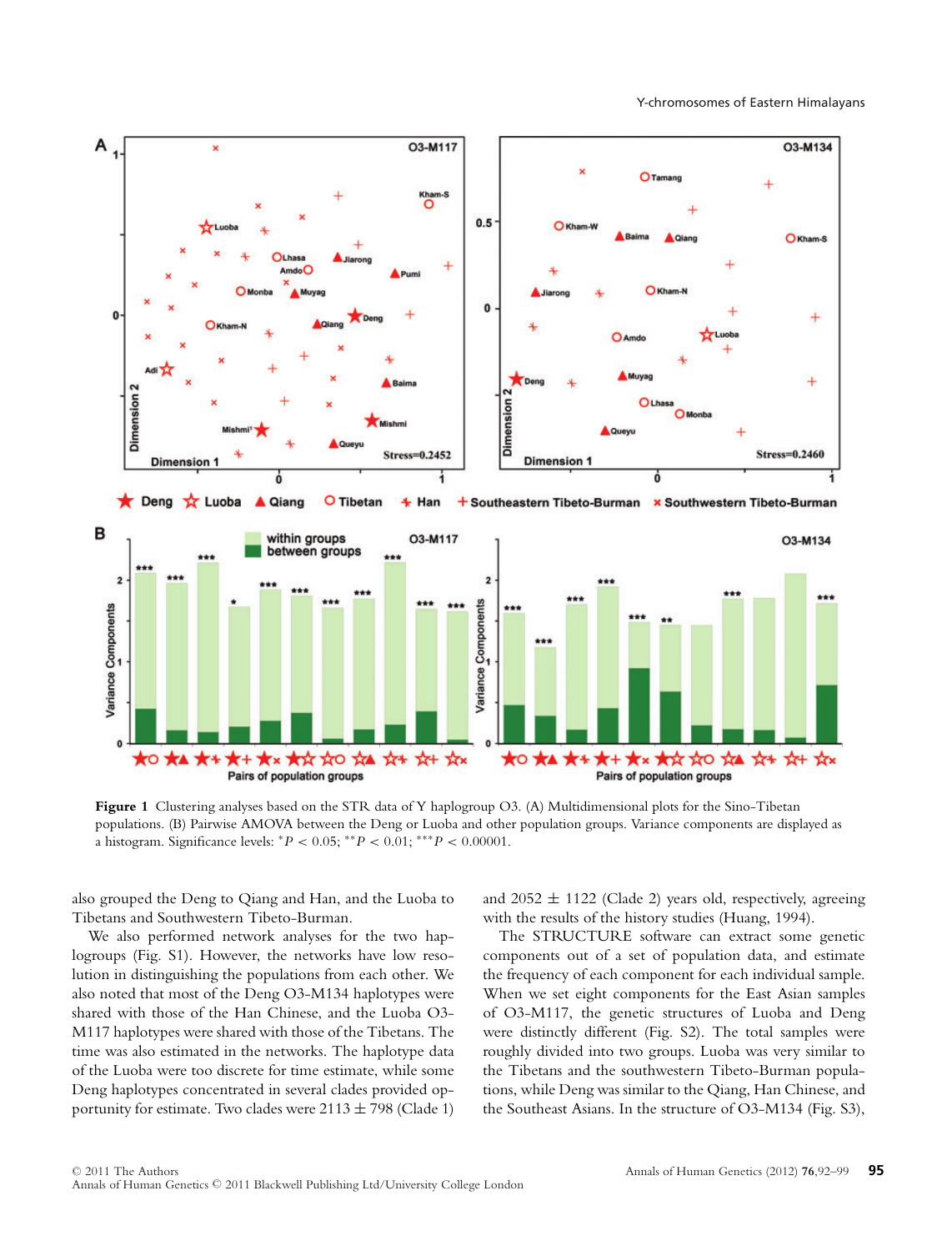

 $\bigstar$  Deng  $\frac{1}{2}$  Luoba  $\Delta$  Qiang O Tibetan  $*$  Han + Southeastern Tibeto-Burman x Southwestern Tibeto-Burman

**Figure 2** Average gene diversity map and the possible migration routes into the eastern Himalayas.

although there were not distinctly divided groups, the Deng and Luoba were still well distinguished. The pattern of Deng was most similar to some Han Chinese samples.

#### **Average Gene Diversity**

Usually, gene diversity is associated with the antiquity and size of a particular population (Nei & Kumar, 2000). We therefore estimated the gene diversity of each population using the STR data from haplogroup O3-M117, which appeared in most of the populations being compared. Geographically, we observed a single center with the highest gene diversity in the area of the Qiang people (Fig. 2). This result suggested that the Qiang might be the oldest population from the Sino-Tibetan family, at least with respect to O3-M117. The gene diversity also gradually declined along two routes in the eastern Himalayas. The first moved through Qinghai and Tibet in a counterclockwise direction, while the second passed through Yunnan in a clockwise direction. The Luoba and the Deng reside at the end of these two routes, respectively.

## **Discussion**

#### **Origin of Sino-Tibetan Populations**

Haplogroup O3 is the dominant paternal haplogroup in Sino-Tibetan populations (Shi et al., 2005), and therefore, is more informative in revealing the history of those populations than other haplogroups. There are around 20 subhaplogroups within haplogroup O3, among which O3-M117 occurs at the highest frequency (Yan et al., 2011). In fact, O3-M117 is the only O3 subhaplogroup appearing in certain Sino-Tibetan populations from the border of Yunnan and Tibet (Fig. 2). For this reason, it is crucial to analyze haplogroup O3-M117 Y chromosomes when studying the genetic origin of Sino-Tibetan populations, especially those from southeastern Tibet (the eastern Himalayas).

A potential place for the origin of all Sino-Tibetan populations is the region east of Tibet, as we found the highest STR diversity of O3-M117 in the Qiang population from this area. The ancient tales of the Han Chinese clearly trace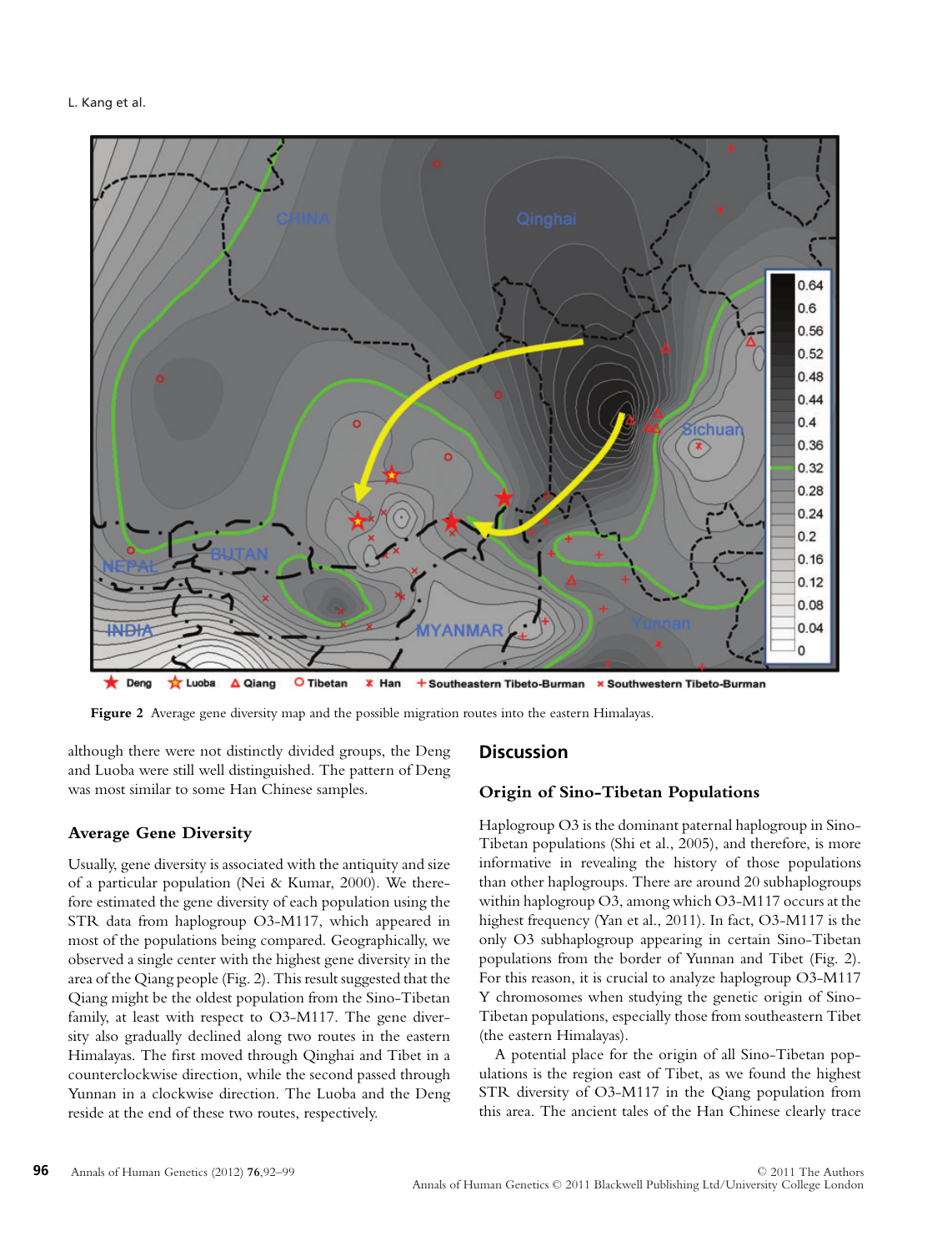their origin to the Qiang people (Wang, 1994). Archaeological findings also suggested that the Yangshao Culture of approximately 7000 years ago had its origin in the region of the Qiang people (Liu, 2005; Zhao et al., 2011). For members of the Tibeto-Burman linguistic subfamily, most populations had their previous names of "certain branches of Qiang," which was also recorded in ancient Chinese books (Ge, 1985). Therefore, our genetic evidence supports data from historical and archaeological studies that indicate the Qiang group to be the origin of the Sino-Tibetan expansion.

## **Two Migration Routes into the Eastern Himalayas**

The migration(s) of Sino-Tibetan populations into the eastern Himalayas might be much more recent than into other regions of their present distribution, as quite low STR diversity was found in the populations living in the eastern Himalayas. Our genetic analysis suggests that there were at least two routes of migrations into the region. The populations in the western part of the eastern Himalayas, including the Luoba and most of the Sino-Tibetan populations from northeastern India, were closely related to Tibetans. The populations from the eastern part of the region, including the Deng and some populations near northern Myanmar, were related to the Qiang and other southeastern Sino-Tibetan populations. Thus, our data suggest that the Sino-Tibetan populations in the eastern Himalayas arose through different expansion events based on different sets of paternal lineages.

The routes indicated in the map of Fig. 2 were just a rough estimate. A smoothing approach was used for the no data areas, which is a limitation of the map (Rendine et al., 1999; Sokal et al., 1999). Fortunately, population data along the routes are relatively prevalent in this study.

## **Distinct Histories for Other Haplogroups and Genetic Markers**

The history of O3 lineages did not reveal the full histories of the Sino-Tibetan populations. As we have shown, other Y-chromosome haplogroups are present in our population samples. These haplogroups may tell different stories of the population origins. For example, haplogroup N might have a very long history in this region since ancestral East Asians first entered East Asia from this region, which was related to the origin of the Uralic populations (Rootsi et al., 2007) and worthy of further detailed studies. In addition, given that haplogroup D is a common paternal lineage in Tibet and Japan (Qian et al., 2000; Su et al., 2000; Wen et al., 2004; Hammer et al., 2006), we need to examine whether this haplogroup was carried together with haplogroup O3 from the Tibetans into the Luoba or whether it had been in this region before O3 arrived. More interestingly, the presence of haplogroup J, Q, and R lineages in the Luoba suggest some migration or gene flow with populations from western or northern Eurasia. Therefore, more detailed studies are definitely required to reveal those missing histories at one of the entrances of East Asia.

Other genetic markers than Y chromosomes have also been involved in revealing the peopling of the Tibet and Himalayas, including mitochondrial DNA, autosomal STRs, and immunoglobulins. The mitochondrial DNA showed that Tibetans have multiple origins, including a Paleolithic origin from North Asia and a Neolithic origin from the Qiangs (Qin et al., 2010). The Nepalese have mitochondrial lineages from Sino-Tibetan, Indian, and western Eurasian origins (Fornarino et al. 2009). However, no data of mitochondria have been report for the Luoba and Deng. Autosomal STRs revealed that the Tibetan populations are all similar to each other, while Luoba and Deng are quite unique with pronounced signals of founder effects (Kang et al., 2010). The data of immunoglobulins showed a similarity between the Tibetans and the North Asians including the Northern Han Chinese (Matsumoto, 1988), and no data of the Luoba and Deng have been reported. Altogether, genetic studies for the eastern Himalayas are quite limited, and the present data of other genetic markers all agree with the conclusion of our study.

## **Acknowledgements**

This research was partly supported by grants from the National Science Foundation of China (30760097, 30890034, 31071098), National Outstanding Youth Science Foundation of China (30625016), the Natural Science Foundation of Shanghai (10ZR1402200), Shanghai Commission of Education Research Innovation Key Project (11zz04), and the Genographic Project. L. Kang is supported by China Postdoctoral Science Foundation (200902208), the Key Project of Chinese Ministry of Education (208138), and National "Eleventh Five-Year" Technology Support Program (2007BA/25800); H. Li is supported by Shanghai professional development funding (2010001); and L. Jin is supported by Shanghai Leading Academic Discipline Project (B111) and the Science and Technology Committee of Shanghai Municipality (09540704300).

## **References**

- Excoffier, L., Laval, G. & Schneider, S. (2005) Arlequin (version 3.0): An integrated software package for population genetics data analysis. *Evol Bioinform Online* **1**, 47–50.
- Fornarino, S., Pala, M., Battaglia, V., Maranta, R., Achilli, A., Modiano, G., Torroni, A., Semino, O. & Santachiara-Benerecetti, S. A. (2009) Mitochondrial and Y-chromosome diversity of the Tharus (Nepal): A reservoir of genetic variation. *BMC Evol Biol* **9**, 154.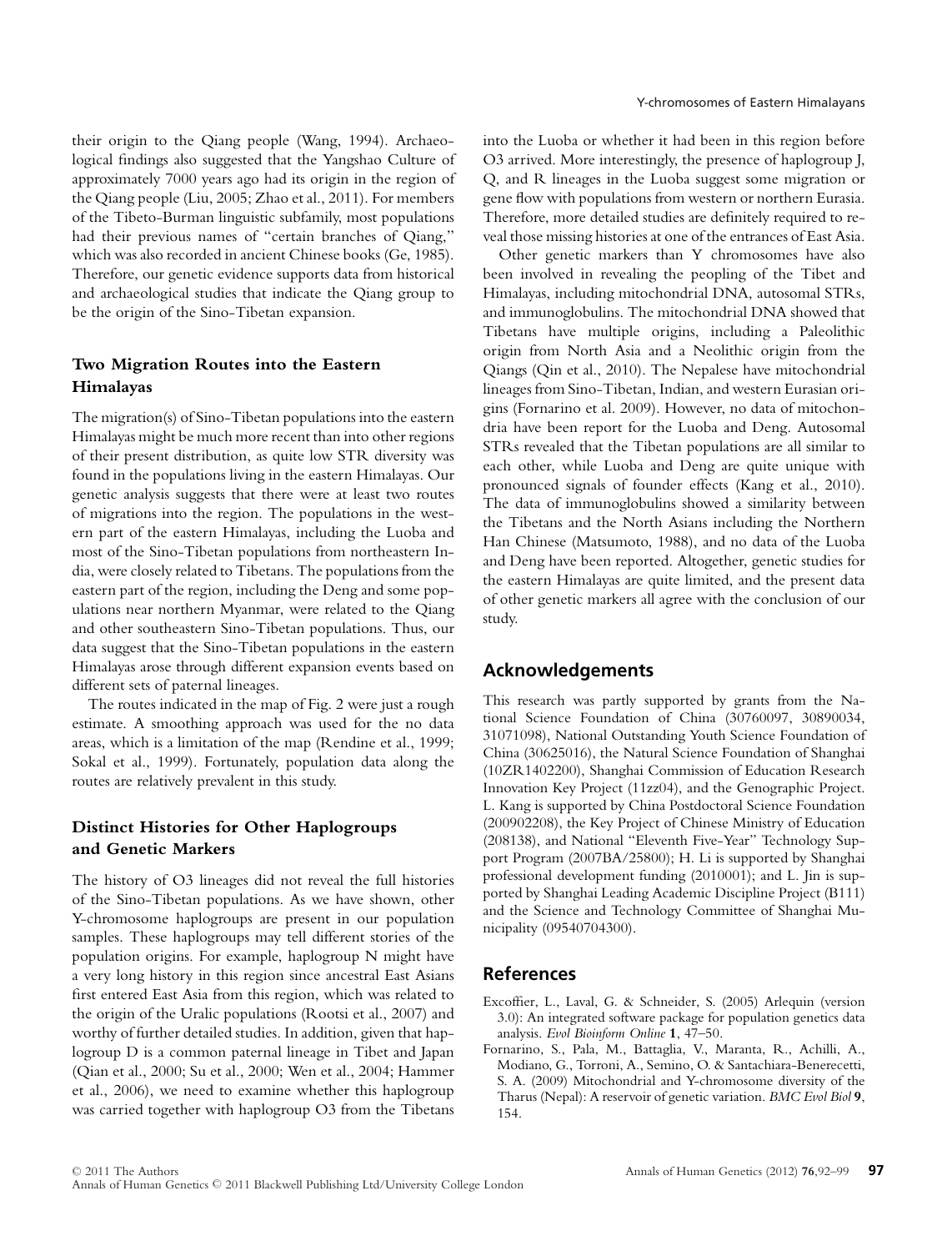L. Kang et al.

- Gan, R. J., Pan, S. L., Mustavich, L. F., Qin, Z. D., Cai, X. Y., Qian, J., Liu, C. W., Peng, J. H., Li, S. L., Xu, J. S., Jin, L., Li, H. & The Genographic Consortium. (2008) Pinghua Population as an Exception of Han Chinese's Coherent Genetic Structure. *J Hum Genet* **53**, 303–313.
- Gayden, T., Cadenas, A. M., Regueiro, M., Singh, N. B., Zhivotovsky, L. A., Underhill, P. A., Cavalli-Sforza, L. L., & Herrera, R. J. (2007) The Himalayas as a directional barrier to gene flow. *Am J Hum Genet* **80**, 884–894.
- Ge, L. (1985) The historical relationship between ancient Qiang and Tibetans. *J Sun Yat-sen Univ* **2**, 92–101.
- Hammer, M. F., Karafet, T. M., Park, H., Omoto, K., Harihara, S., Stoneking, M. & Horai, S. (2006) Dual origins of the Japanese: Common ground for hunter-gatherer and farmer Y chromosomes. *J Hum Genet* **51**, 47–58.
- Huang, W. (1994) The prehistoric human occupation of the Qinghai-Xizang plateau. *Gottinger Geographische Abhandlungen* **95**, 201–219.
- Jin, L. & Su, B. (2000) Natives or immigrants: Modern human origin in east Asia. *Nat Rev Genet*, **1**, 126–133.
- Jobling, M. A. & Tyler-Smith, C. (2003) The human Y chromosome: An evolutionary marker comes of age. *Nat Rev Genet* **4**, 598–612.
- Kang, L., Li, S., Gupta, S., Zhang, Y., Liu, K., Zhao, J., Jin, L. & Li, H. (2010) Genetic structures of the Tibetans and the Deng people in the Himalayas viewed from autosomal STRs. *J Hum Genet* **55**, 270–277.
- Karafet, T. M., Mendez, F. L., Meilerman, M. B., Underhill, P. A., Zegura, S. L. & Hammer, M. F. (2008) New binary polymorphisms reshape and increase resolution of the human Y chromosomal haplogroup tree. *Genome Res* **18**, 830–838.
- Lehmann, E. L. & Romano, J. P. (2005) *Testing Statistical Hypotheses.* New York: Springer.
- Lewis, M. P. (ed.). (2009) *Ethnologue: Languages of the World, Sixteenth edition*. Dallas, TX: SIL International.
- Liu, L. (2005) *The Chinese Neolithic Trajectories to Early States*. Cambridge, UK: Cambridge University Press.
- Matsumoto, H. (1988) Characteristics of Mongoloid and neighboring populations based on the genetic markers of human immunoglobulins. *Hum Genet* **80**, 207–218.
- Nei, M. & Kumar, S. (2000) *Molecular Evolotion and Phylogenetics*. New York: Oxford University Press.
- Nei, M. & Tajima, F. (1981) DNA polymorphism detectable by restriction endonucleases. *Genetics* **97**, 145–163.
- Polzin, T. & Daneschmand, S. V. (2003) On Steiner trees and minimum spanning trees in hypergraphs. *Operations Res Let* **31**, 12–20.
- Pritchard, J. K., Stephens, M. & Donnelly, P. (2000) Inference of population structure using multilocus genotype data. *Genetics* **155**, 945–959.
- Qian, Y., Qian, B., Su, B., Yu, J., Ke, Y., Chu, Z., Shi, L., Lu, D., Chu, J. & Jin, L. (2000) Multiple origins of Tibetan Y chromosomes. *Hum Genet* **106**, 453–454.
- Qin, Z., Yang, Y., Kang, L., Yan, S., Cho, K., Cai, X., Lu, Y., Zheng, H., Zhu, D., Fei, D., Li, S., Jin, L., & Li, H. (2010) A mitochondrial revelation of early human migrations to the Tibetan Plateau before and after the last glacial maximum. *Am J Phys Anthropol* **143**, 555–569.
- Rendine, S., Piazza, A., Menozzi, P. & Cavalli-Sforza, L. L. (1999) A problem with synthetic maps: Reply to Sokal et al. *Hum Biol* **71**, 15–25.
- Rootsi, S., Zhivotovsky, L. A., Baldovic, M., Kayser, M., Kutuev, I. A., Khusainova, R., Bermisheva, M. A., Gubina, M., Fedorova, S. A., Ilumae, A. M., Khusnutdinova, E. K., Voevoda, M. I., Osipova, L. P., Stoneking, M., Lin, A. A., Ferak, V., Parik, J., Kivisild, T., Underhill, P. A. & Villems, R. (2007) A counterclockwise northern route of the Y-chromosome haplogroup N from Southeast Asia towards Europe. *Eur J Hum Genet* **15**, 204– 211.
- Shi, H., Dong, Y. L., Wen, B., Xiao, C. J., Underhill, P. A., Shen, P. D., Chakraborty, R., Jin, L. & Su, B. (2005) Y-chromosome evidence of southern origin of the East Asian-specific haplogroup O3-M122. *Am J Hum Genet* **77**, 408–419.
- Shi, H. & Su, B. (2009) Origin of modern humans in East Asia: Clues from the Y chromosome. *Front Biol China* **4**, 241– 247.
- Shi, H., Zhong, H., Peng, Y., Dong, Y. L., Qi, X. B., Zhang, F., Liu, L. F., Tan, S. J., Ma, R. Z., Xiao, C. J., Wells, R. S., Jin, L., & Su, B. (2008) Y chromosome evidence of earliest modern human settlement in East Asia and multiple origins of Tibetan and Japanese populations. *BMC Biol* **6**, 45.
- Sokal, R. R., Oden, N. L., & Thomson, B. A. (1999) A problem with synthetic maps. *Hum Biol* **71**, 1–13.
- Su, B., Xiao, C., Deka, R., Seielstad, M. T., Kangwanpong, D., Xiao, J., Lu, D., Underhill, P., Cavalli-Sforza, L., Chakraborty, R. & Jin, L. (2000) Y chromosome haplotypes reveal prehistorical migrations to the Himalayas. *Hum Genet* **107**, 582–590.
- Underhill, P. A., Shen, P., Lin, A. A., Jin, L., Passarino, G., Yang, W. H., Kauffman, E., Bonne-Tamir, B., Bertranpetit, J., Francalacci, P., Ibrahim, M., Jenkins, T., Kidd, J. R., Mehdi, S. Q., Seielstad, M. T., Wells, R. S., Piazza, A., Davis, R. W., Feldman, M. W., Cavalli-Sforza, L. L. & Oefner, P. J. (2000) Y chromosome sequence variation and the history of human populations. *Nat Genet* **26**, 358–361.
- Wallace, D. C. (1994) Mitochondrial DNA sequence variation in human evolution and disease. *Proc Natl Acad Sci U S A* **91**, 8739– 8746.
- Wang, Z. H. (1994) *History of Nationalities in China (in Chinese)*. Beijing, China: Social Sciences Press.
- Wen, B., Xie, X., Gao, S., Li, H., Shi, H., Song, X., Qian, T., Xiao, C., Jin, J., Su, B., Lu, D., Chakraborty, R. & Jin, L. (2004) Analyses of genetic structure of Tibeto-Burman populations reveals sex-biased admixture in southern Tibeto-Burmans. *Am J Hum Genet* **74**, 856–865.
- Y-Chromosome-Consortium. (2002) A nomenclature system for the tree of human Y-chromosomal binary haplogroups. *Genome Res* **12**, 339–348.
- Yan, S., Wang, C. C., Li, H., Li, S. L. & Jin, L. (2011) An updated tree of Y chromosome Haplogroup O and revised phylogenetic position of mutations P164 and PK4. *Eur J Hum Genet* **19**, 1013– 1015.
- Zhao, Y. B., Li, H. J., Li, S. N., Yu, C. C., Gao, S. Z., Xu, Z., Jin, L., Zhu, H. & Zhou, H. (2011) Ancient DNA evidence supports the contribution of Di-Qiang people to the han Chinese gene pool. *Am J Phys Anthropol* **144**, 258–268.
- Zhivotovsky, L. A., Underhill, P. A., Cinnioglu, C., Kayser, M., Morar, B., Kivisild, T., Scozzari, R., Cruciani, F., Destro-Bisol, G., Spedini, G., Chambers, G. K., Herrera, R. J., Yong, K. K., Gresham, D., Tournev, I., Feldman, M. W., & Kalaydjieva, L. (2004) The effective mutation rate at Y chromosome short tandem repeats, with application to human population-divergence time. *Am J Hum Genet* **74**, 50–61.